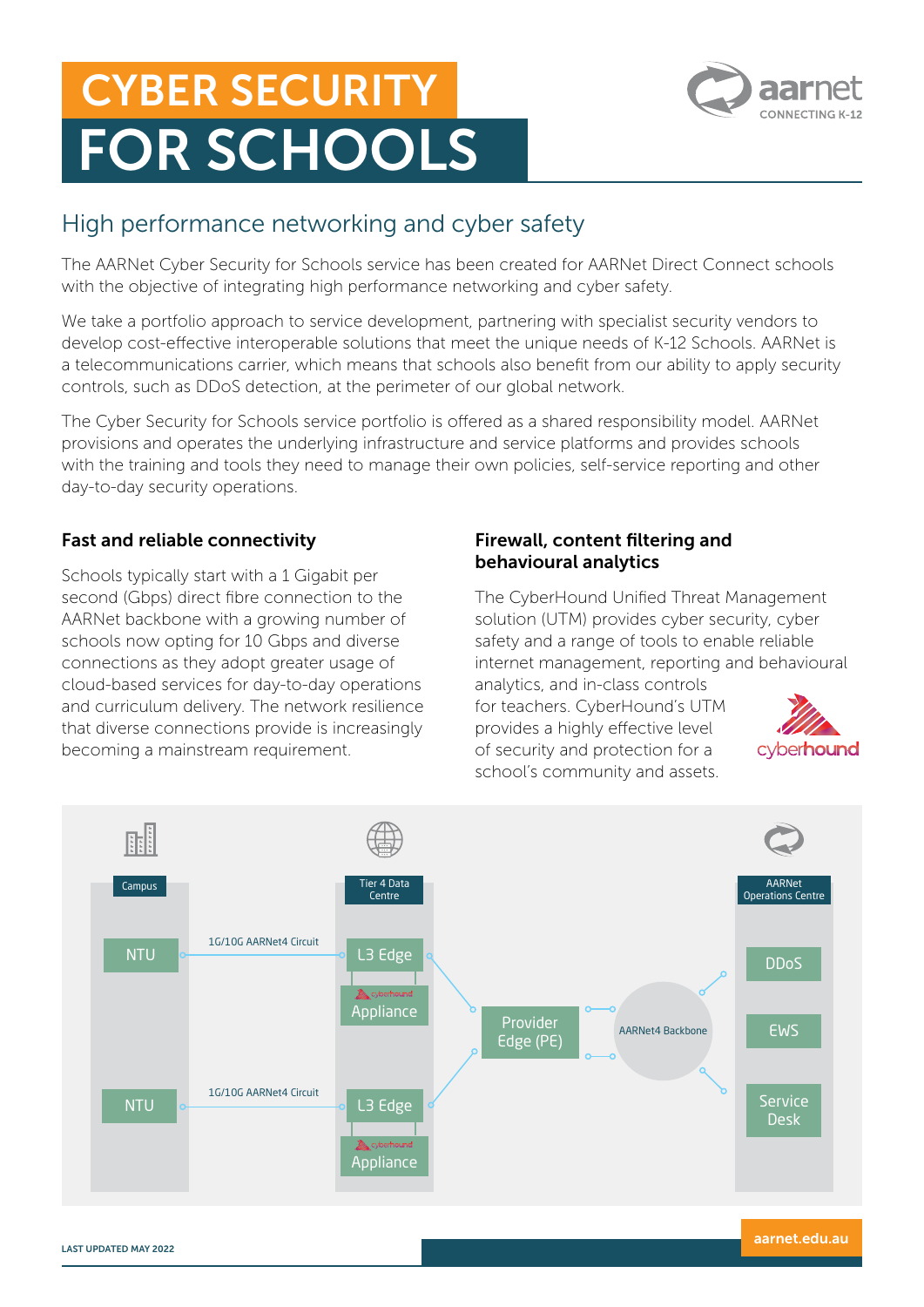#### **O** Firewall

Next Generation Firewall delivers application aware firewalling to the enterprise with inbuilt controls for the identification and control of evasive technologies such as anonymisers, VPNs, proxies and more, optimised for high throughput networks up to 10 Gbps.

#### **O** Intrusion Prevention System

High performance flow-based Intrusion Prevention System (IPS) delivers advanced threat protection by inspecting network traffic for exploits and vulnerabilities. With 12,000+ rules, weekly updates and advanced GeoIP controls, protection is provided against the latest known and unknown threats. Automated network protection and policy enforcement is via ClearPass integration.

#### **O** Virus and malware protection

Traffic is scanned using the latest virus and malware signatures available ensuring the best protection for the network. Daily signature updates are provided as part of the service and automatically enabled.

## **G** Category web filtering

Advanced category web filtering provides 500+ categories of content to ensure granular access to online digital content. Categorization is informed by over 600 million users globally and 4 trillion queries a month and uses a combination of machine learning and 24×7 human quality assurance to maintain access and acceptable use policies in real time.

## **O** XGen reporting

The XGen reporting platform contains a centralized repository incorporating data collected from the various layers of network traffic. Data includes internet and application usage, malware and virus events, GeoIP events, network utilisation, content analytics and more.

#### **O** LiveZone portal

LiveZone provides teachers and students a real-time dashboard view of data from their web-based activities. Data includes website and content breakdown as well as access to YouTube video usage by title, category and views.

#### **Q** Classroom control

Classroom Control allows teachers to maximise productivity, student focus and learning by providing in class tools to manage access to content for individual students. With individual Classroom Controls and variable time options, teachers can allow certain web pages and whole sites that may otherwise be restricted, or even turn off all internet access as required.

#### **O** SpeakUp

SpeakUp is an easy-to-use self-service portal that provides a safe and secure way for students to inform school leadership of important welfare matters such as bullying, cyber-bullying, physical threats, self-harm and more.

#### **O** ClearView

ClearView scans and analyses internet traffic usage logs to identify indicators of student behavioural or welfare risk, providing the requisite visibility of internet activity to support a school in enforcing nominated duty of care policies.

#### **O** RoamSafe

**"**The level of experience and knowledge really instilled confidence and allayed any apprehension for us transitioning to such a critical service. The service levels subsequent to the implementation have been second to none and of the highest levels we have experienced in any service arrangement".

RoamSafe prevents students from accessing inappropriate material on iOS devices away from school. Ideal for Primary and Middle School.

#### **O** Layer 3 edge network integration

Offered as an optional integrated service, the AARNet engineering team will design, optimise and manage the network integration for the AARNet Cyber Security Services for Schools, including dynamic BGP failover, HA scenarios, performance tuning and monitoring.

#### **O** Security infrastructure monitoring

The AARNet Operations Centre monitors environmental and performance metrics of related service infrastructure. This approach provides for a more efficient and pre-emptive service support function.

# **O** Support

The AARNet Operations Centre provides a single point of contact for all AARNet network and security services issues and support.

# **Q** DDoS Protection

Using AARNet's extensive international and domestic network of border routers, real-time traffic analysis and automated application of DDoS mitigation can occur in seconds with our DDoS Protection service, significantly faster than most current commercial offerings. Legitimate traffic is unaffected, following its normal route, without limitation or disruption to your network's performance.

# **G** Early Warning System

The AARNet Early Warning System (EWS) compliments the DDoS Protection service by providing early notification of issues affecting the performance of the network. Schools nominate critical services, such as a public website or learning management system, for monitoring by our EWS system. Our Operations Centre is alerted when a nominated service at a customer site is not responding or meeting expected performance metrics, allowing AARNet and customer teams to respond more quickly to DDoS threats and other incidents impacting network availability.

## **O** Customer Success consultancy

AARNet's engineering consultancy service provides schools with cost-effective remote and on-site assistance and professional advice for security and network design and deployment requirements. The AARNet Customer Success team assists schools in achieving an optimal and timely ROI in onboarding AARNet security services.



#### What our customers are saying

Adam Ryan, Infrastructure and ICT Manager at Ballarat Clarendon College.